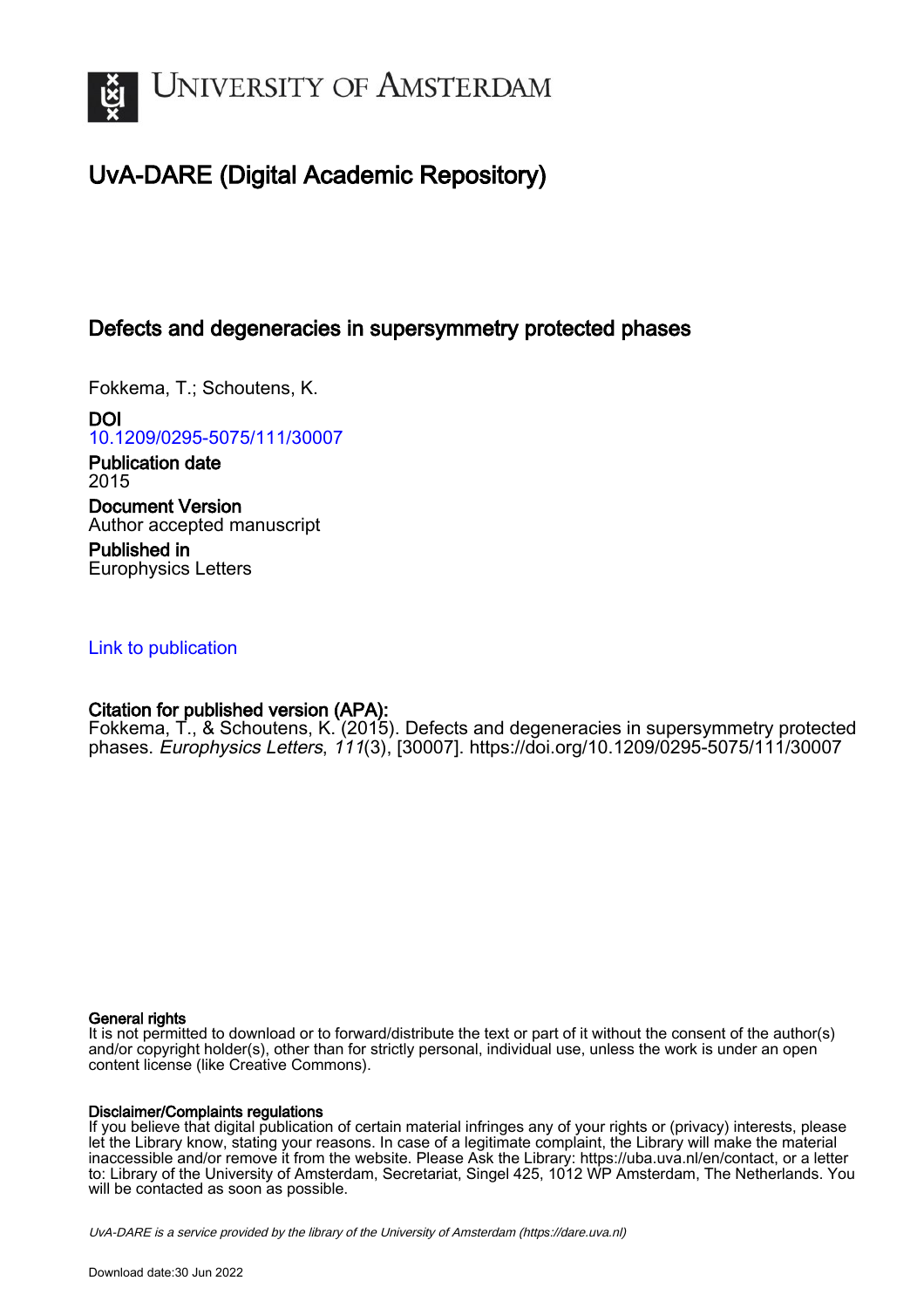#### Defects and degeneracies in supersymmetry protected phases

Thessa Fokkema<sup>1[∗](#page-5-0)</sup> and Kareljan Schoutens<sup>1,2[†](#page-5-1)</sup>

<sup>1</sup> Institute for Theoretical Physics, University of Amsterdam Science Park 904, 1098 XH Amsterdam

<sup>2</sup> Rudolf Peierls Centre for Theoretical Physics, University of Oxford, 1 Keble Road, Oxford OX1 3NP

(Dated: v3, October 8, 2015)

We analyse a class of 1D lattice models, known as  $M_k$  models, which are characterised by an orderk clustering of spin-less fermions and by  $\mathcal{N} = 2$  lattice supersymmetry. Our main result is the identification of a class of (bulk or edge) defects, that are in one-to-one correspondence with socalled spin fields in a corresponding  $\mathbb{Z}_k$  parafermion CFT. In the gapped regime, injecting such defects leads to ground state degeneracies that are protected by the supersymmetry. The defects, which are closely analogous to quasi-holes over the fermionic Read-Rezayi quantum Hall states, display characteristic fusion rules, which are of Ising type for  $k = 2$  and of Fibonacci type for  $k = 3$ .

PACS numbers: 05.30.-d, 71.10.Fd

Introduction. - In the field of topological quantum computation (TQC) [\[1\]](#page-5-2), a number of important lessons have been learned. The first is that non-Abelian statistics tend to be associated to a form of pairing or clustering in a quantum condensate. In 2D, p-wave pairing of spinless fermions in a  $p + ip$  superconductor or Moore-Read (MR) quantum Hall state gives rise to non-Abelian statistics of Ising type, through the mechanism of Majorana bound states at the cores of half flux quantum vortices or quasi-holes [\[2,](#page-5-3) [3\]](#page-5-4). In the quantum Hall context, going beyond Ising anyons requires going beyond pairing, as in the Read-Rezayi  $(RR_k)$  [\[4\]](#page-5-5) and  $NASS_k$  states [\[5\]](#page-5-6). The simplest examples beyond the MR state, the RR<sub>3</sub> and NASS<sup>2</sup> states, both give rise to Fibonacci anyons, which are universal for TQC (see, for example, [\[6\]](#page-5-7)). More generally, the anyons carried by the  $RR_k$  states are universal for  $k = 3$  and  $k \ge 5$  [\[7,](#page-5-8) [8\]](#page-5-9).

A second lesson learned is that a TQC-throughbraiding protocol can be defined not just in 2D but also in a 1D setting [\[9\]](#page-5-10). One starts from a T-shaped wire junction with non-Abelian defects at the wire ends and then runs a protocol of braiding, either in position space (by moving defects along the wires) or in parameter space. Again the prototypical example are Majorana bound states at the defect points. The underlying pairing is typically assumed to be extrinsic, meaning that it is induced (as in the Kitaev chain) through the proximity of a nearby superconductor.

We here consider the question if one can construct 1D lattice models with built-in, intrinsic, pairing or clustering properties and with defects binding Majorana or parafermion zero modes. We find that this goal is achieved by the lattice models  $M_k$  introduced in [\[10\]](#page-5-11) and further analysed here. The definition of the  $M_k$  models involves a hard-wired k-clustering constraint as well as  $\mathcal{N}=2$  supersymmetry. The order-k clustering leads to  $\mathbb{Z}_k$  parafermion degrees of freedom in the CFT describing the  $M_k$  models at criticality. In fact, the supercharge operator, which injects an extra particle into the system, contains the parafermion field  $\psi_1$ . A similar struc-

ture is maintained if we move into a gapped phase. Our main result is the identification of a class of (bulk and edge)  $M_k$  model defects that precisely correspond to the so-called spin fields  $\sigma_i$  in the parafermion CFT. These defects are in many ways analogous to the quasi-holes over the  $RR_k$  quantum Hall states: they have fractional particle number and display characteristic non-Abelian fusion rules. The underlying mechanism is that of supersymmetry protected order that is in essence of charge density wave (CDW) type. To turn this into supersymmetry protected topological order in the 1D sense will require a non-local reformulation via a Jordan-Wigner type transformation.

 $\mathbf{M}_k$  models. - The  $M_k$  lattice models [\[10\]](#page-5-11) describe spin-less fermions on a 1D lattice, subject to the 'order $k$  clustering' constraint that at the most  $k$  particles can occupy consecutive sites. A supercharge  $Q^+$  is defined as

<span id="page-1-0"></span>
$$
Q^{+} = \sum_{j=1}^{L} \sum_{a,b} \lambda_{[a,b],j} d_{[a,b],j}^{\dagger}, \qquad (1)
$$

where  $d_{[a,b],j}^{\dagger}$  is a fermionic creation operator which creates a particle at lattice site  $j$  in such a way that a string of a particles is formed, with the newly created particle at position *b*. Choosing the  $\lambda_{[a,b],j}$  such that  $(Q^+)^2 = 0$ , we define a  $\mathcal{N} = 2$  supersymmetric hamiltonian through

$$
H = \{Q^+, Q^-\},\tag{2}
$$

with  $Q^- = (Q^+)^{\dagger}$ . This hamiltonian combines hopping terms with local potential and interaction terms. By construction,  $[H, Q^+] = [H, Q^-] = 0$ . All states in the spectrum are doublets with  $[f, f + 1]$  particles, with the exception of the supersymmetric groundstates at  $E = 0$ , which are annihilated by both  $Q^+$  and  $Q^-$ .

Possible choices for the  $\lambda_{[a,b],j}$  have been studied in [\[10,](#page-5-11) [11\]](#page-5-12). Here we choose for the  $M_2$  model

$$
\lambda_{[1,1],j} = \sqrt{2} \,\lambda_j, \quad \lambda_{[2,1],j} = \lambda_{[2,2],j} = \lambda_j,\tag{3}
$$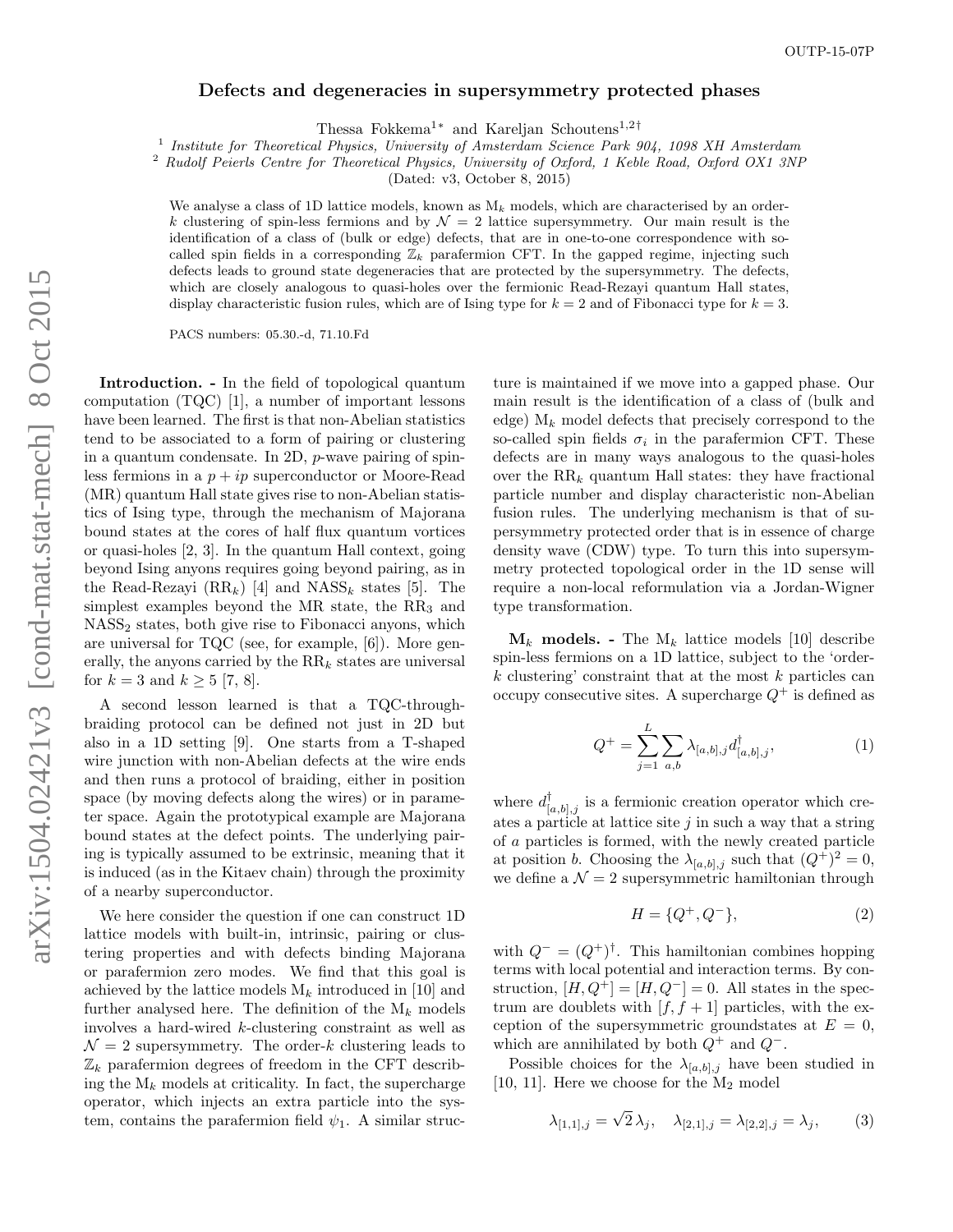with the  $\lambda_j$  staggered as ... 1 $\lambda$ 1 $\lambda$ 1.... The factor  $\sqrt{2}$ guarantees that the model is integrable [\[11\]](#page-5-12) and, if  $\lambda = 1$ , critical [\[10\]](#page-5-11).

For the general  $M_k$  model we choose parameters describing a critical point perturbed by a specific, integrable, staggering [\[12\]](#page-6-0). The staggering, with lattice periodicity  $k + 2$ , connects the critical regime with one of 'extreme staggering'  $\lambda \ll 1$ , where the  $\lambda_{[a,b],j}$  follow a simple pattern. For  $k = 3$ , to lowest order in  $\lambda$ ,

<span id="page-2-2"></span>
$$
\lambda_{[1,1],j} : \dots \quad 1 \quad \sqrt{2} \quad \sqrt{2}\lambda \quad \sqrt{2} \quad 1 \quad \dots \n\lambda_{[2,1],j} : \dots \quad 1 \quad 1 \quad \lambda \quad \sqrt{2} \quad \lambda \quad \dots \n\lambda_{[2,2],j} : \dots \quad \lambda \quad \sqrt{2} \quad \lambda \quad 1 \quad 1 \quad \dots \n\lambda_{[3,1],j} : \dots \quad 1 \quad \lambda \quad \lambda \quad 1 \quad \lambda/\sqrt{2} \quad \dots \n\lambda_{[3,2],j} : \dots \lambda/\sqrt{2} \quad 1 \quad \lambda^2/\sqrt{2} \quad 1 \quad \lambda/\sqrt{2} \quad \dots \n\lambda_{[3,3],j} : \dots \lambda/\sqrt{2} \quad 1 \quad \lambda \quad \lambda \quad 1 \quad \dots
$$

with the dots indicating repetition modulo 5. We denote this as  $\dots \star \star \lambda \star \star \dots$ , with the ' $\lambda$ ' indicating the central position in the staggering pattern.

The Witten index for the  $M_k$  model with periodic boundary conditions (PBC) and with  $L = l(k + 2)$  sites is  $W_k = k + 1$ ; indeed, for  $\lambda > 0$  the models have precisely this number of supersymmetric groundstates, all at  $E = 0$  and filling  $\nu = k/(k+2)$  [\[10,](#page-5-11) [13\]](#page-6-1). They are protected against perturbations that commute with supersymmetry and do not affect the k-clustering constraints. For open BC there are either zero or a single supersymmetric groundstate with  $E = 0$ , the latter for  $L \equiv 0, -1$ mod  $(k + 2)$ . We find, however, that in the presence of suitable boundary or bulk defects, the open systems have states with energies that are exponentially suppressed,  $E \propto e^{-\alpha L_i}$ , with  $L_i$  characteristic distances among defects and boundaries. The exponential degeneracies are protected by supersymmetry.

 $M_2$  model. - We now zoom in on the  $M_2$  model on an open chain. At criticality  $(\lambda = 1)$ , the finite size spectra can be matched with those of the 2nd minimal model of  $\mathcal{N}=2$  superconformal field theory (CFT), of central charge  $c = \frac{3}{2}$ . The match can be made with the help of numerical spectra (we analysed open chain spectra up to length  $L = 25$ , fig. [1\)](#page-3-0) and are similar to the results of  $[14]$  for the  $M_1$  model. The relevant CFT modules are  $V_m$ ,  $\psi V_m$  with  $m \in \mathbb{Z} + \frac{1}{2}$  and  $\sigma V_m$  with  $m \in \mathbb{Z}$ . Here the  $V_m$  are charge m vertex operators for a  $c = 1$  scalar field and the  $\psi$ ,  $\sigma$  arise from the  $c = \frac{1}{2}$ Ising CFT factor. States in  $V_m$  have an even number of  $\psi$ -modes while those in  $\psi V_m$  contain an odd number. The supercharges are the (Ramond sector) zero modes of the supercurrents  $\psi V_{+2}(z)$ .

Up to an overall  $1/L$  scaling, the lattice model energies correspond to  $E_{\text{CFT}} = L_0 - \frac{1}{16}$ . The lowest energies are  $(4m^2-1)/16$  for  $V_m$ ,  $(4m^2+7)/16$  for  $\psi V_m$  and  $m^2/4$ for  $\sigma V_m$ . The lowest-energy states in  $V_{\pm \frac{1}{2}}$  and  $\sigma V_0$  are supersymmetry singlets with  $E_{\text{CFT}} = 0$ , all other states have  $E_{\text{CFT}} > 0$  and pair up into doublets. The critical  $M_2$  spectrum with open BC is easily described: with  $m = 2f - L - \frac{1}{2}$ , one finds the CFT modules  $V_m$  for f even and  $\psi V_m$  for f odd (fig. [1\)](#page-3-0).

Reducing  $\lambda$  below 1 sends the theory off criticality, with RG flow leading to the supersymmetric sine-Gordon (ssG) theory at coupling  $\beta^2 = 8\pi$  [\[11\]](#page-5-12). The M<sub>2</sub> model offcritical finite size spectra can be analysed in terms of ssG bulk S-matrices and boundary reflection matrices [\[15\]](#page-6-3). The ssG theory holds important clues for the topological aspects of the  $M_2$  model degeneracies [\[15–](#page-6-3)[17\]](#page-6-4).

Rather than following the RG flow, we will here consider the limit  $\lambda \ll 1$  ('extreme staggering'), where the M<sup>2</sup> eigenstates approach a simple factorized form. This is analogous to a special tuning in the Kitaev chain, which leads to perfectly decoupled Majorana edge states [\[9\]](#page-5-10). This simple setting enables us to demonstrate how different BC result in exponential ground state degeneracy beyond this idealised limit. The  $\lambda \ll 1$  limit is also similar to the thin-torus limit of the MR and  $\text{RR}_k$  quantum Hall states [\[18–](#page-6-5)[20\]](#page-6-6). Indeed, the systematics of the fusion channel degeneracies is highly analogous between the two settings.

For  $\lambda = 0$  and PBC, the M<sub>2</sub> groundstates are

$$
|-\rangle = \dots 0(\cdot 1 \cdot) 0(\cdot 1 \dots, |+\rangle = \dots 1 \cdot) 0(\cdot 1 \cdot) 0 \dots,
$$
  

$$
|0\rangle = \dots 1010101 \dots,
$$
 (5)

where  $(·1·) = 110 + 011$  and  $|-\rangle$  and  $|+\rangle$  are related by a shift over two lattice sites. For open BC, there is at the most a single  $E = 0$  groundstate for given particle number f. For  $L = 4l - 1$ , staggering  $1\lambda \dots \lambda 1$ ,  $f = 2l$ ,

<span id="page-2-0"></span>
$$
|+\rangle_{0,0} = [(\cdot 1 \cdot) 0(\cdot 1 \cdot) \dots (\cdot 1 \cdot)], \qquad (6)
$$

where 'o,o' refers to open/open BC. For  $\lambda > 0$  this state remains at  $E = 0$ , where it is protected by the Witten index,  $W = 1$ , and it is separated from all other states by a gap that remains finite as long as  $\lambda < 1$ .

Boundary defects. - To steer into a case with exponentially degenerate groundstates at given particle number f, we need to enforce a defect at both boundaries that allows all three  $\lambda = 0$  PBC groundstates to connect to the edge at zero energy cost. For this we impose the constraint that the two sites adjacent to a boundary cannot both be occupied by a particle [\[21\]](#page-6-7). With this BC (which we call of ' $\sigma$ -type' and denote by a bracket ...]<sub> $\sigma$ </sub>), all three  $\lambda = 0$  PBC vacua can connect to the boundary at zero energy cost. This gives, for  $L = 4l + 1, \lambda_1 \ldots 1\lambda$ ,

<span id="page-2-1"></span>
$$
|-\rangle_{\sigma,\sigma} = \sigma[0(\cdot 1 \cdot) \dots 0]_{\sigma}, \quad |+\rangle_{\sigma,\sigma} = \sigma[100(\cdot 1 \cdot) \dots 001]_{\sigma},
$$

$$
|0\rangle_{\sigma,\sigma} = \sigma[1010 \dots 0101]_{\sigma}.
$$
 (7)

For  $\lambda > 0$  the state  $|-\rangle_{\sigma,\sigma}$  at  $f = 2l$  remains at  $E = 0$ while  $|+\rangle_{\sigma,\sigma}$  at  $f = 2l$  and  $|0\rangle_{\sigma,\sigma}$  at  $f = 2l + 1$  pair into a doublet of energy  $\delta E(\lambda) > 0$ . The energy difference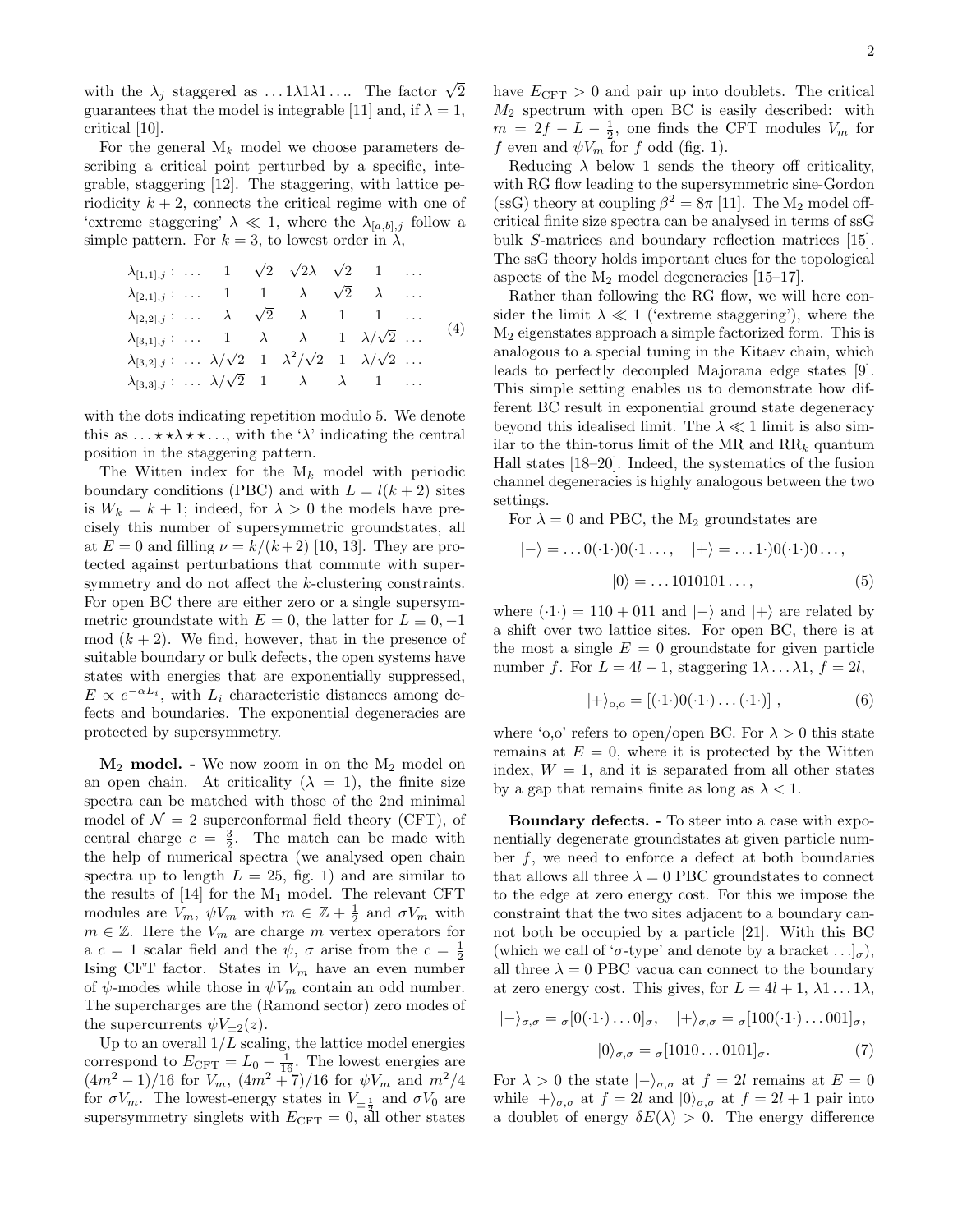

<span id="page-3-0"></span>FIG. 1. Numerical  $M_2$  spectra with  $L = 25$ ,  $f = 11, 12, 13, 14$  up to  $E = 4$ . The labels specify the corresponding CFT modules.

between  $|\pm\rangle_{\sigma,\sigma}$  originates from the boundary, which implies that it involves a power of  $\lambda$  that scales with the length of the system. We checked numerically that

$$
\delta E(\lambda) \propto \lambda^{(L-1)/2},\tag{8}
$$

which gives exponential splitting  $\delta E \propto e^{-\alpha L}$  as long as  $\lambda$  < 1. We checked that this behaviour is robust against perturbations obtained by deforming some of the parameters  $\lambda_{[a,b],j}$  in eq. [\(1\)](#page-1-0), provided we do not break the  $\mathcal{N}=2$  supersymmetry. We thus identify supersymmetry as the agent protecting the exponential degeneracy of our 'qubit'  $|\pm\rangle_{\sigma,\sigma}$ . We remark that many 'natural' perturbations of the M<sup>2</sup> model do break supersymmetry. An example is the local fermion density operator  $\rho_i$  at site  $i = 4p + 1$ . At  $\lambda = 0$  the expected value is  $\langle \rho_i \rangle = 0$ in the state  $|-\rangle_{\sigma,\sigma}$  while  $\langle \rho_i \rangle = 1$  in the state  $|+\rangle_{\sigma,\sigma}$ .

Following the 'qubit' states all the way to the CFT point,  $\lambda = 1$ , we find (fig. [2\)](#page-3-1)

<span id="page-3-2"></span>
$$
|-\rangle_{\sigma,\sigma} \leftrightarrow |V_{-\frac{1}{2}}\rangle, \quad |+\rangle_{\sigma,\sigma} \leftrightarrow |\psi V_{-\frac{1}{2}}\rangle,\tag{9}
$$

where  $|\cdot\rangle$  denotes the lowest weight state of the corresponding CFT module. At the CFT point the boundary Majorana modes have delocalised and the energy splitting is of order  $1/L$ .

The degeneracy of the 'qubit'  $|\pm\rangle_{\sigma,\sigma}$  can be traced to the fusion channel degeneracy  $\sigma\sigma = 1 + \psi$  of the Ising spin-field  $\sigma$  in the underlying CFT. Through the qH-CFT connection [\[3\]](#page-5-4), this choice of fusion channel carries over to the fusion product of two quasi-holes over the MR state. We consider the MR state in spherical geometry, which we view as an open 'tube' capped by specific boundary conditions at the two poles. For  $N = 2l$  particles, the MR groundstate has the following thin-torus form

$$
MR, N = 2l: [11001100...110011]. \t(10)
$$

The analogous groundstate of the  $M_2$  model is precisely the state  $|+\rangle_{0,0}$  in eq. [\(6\)](#page-2-0). The simplest case with twofold fusion channel degeneracy is that of the MR states



<span id="page-3-1"></span>FIG. 2. Flow between 'extreme staggering' (left,  $\lambda = 0$ ) and critical (right,  $\lambda = 1$ ) limits of the M<sub>2</sub> model with  $L = 17$ sites,  $f = 8$  particles, staggering  $\lambda 1 \dots 1 \lambda$  and  $\sigma / \sigma$  BC. The lower two states constitute the 'qubit' eq. [\(9\)](#page-3-2).

with  $n = 4$  quasi-holes. The general counting formula for n quasi-holes reads [\[22\]](#page-6-8)

<span id="page-3-3"></span>
$$
\sum_{F \equiv N \bmod 2} \left( \frac{\frac{N-F}{2} + n}{n} \right) \left( \frac{n/2}{F} \right). \tag{11}
$$

Here the first binomial counts orbital degeneracies of the n quasi-holes, while the second, together with the sum over  $F$ , pertains to the fusion channel degeneracy. We fix the orbital degeneracy by selecting the states with two quasi-holes at both the north and the south poles,

$$
F = 0: [01100...110], \quad F = 2: [10011...001]. \tag{12}
$$

These 'MR qubit' states correspond to the ' $M_2$  qubit' states  $|\pm\rangle_{\sigma,\sigma}$  of eq. [\(7\)](#page-2-1). To understand this we have to compare the open  $M_2$  chains with the MR states not on the sphere but on the cylinder. On a cylinder with vacua '1100' at far left and right, we can extend the  $F = 0$  state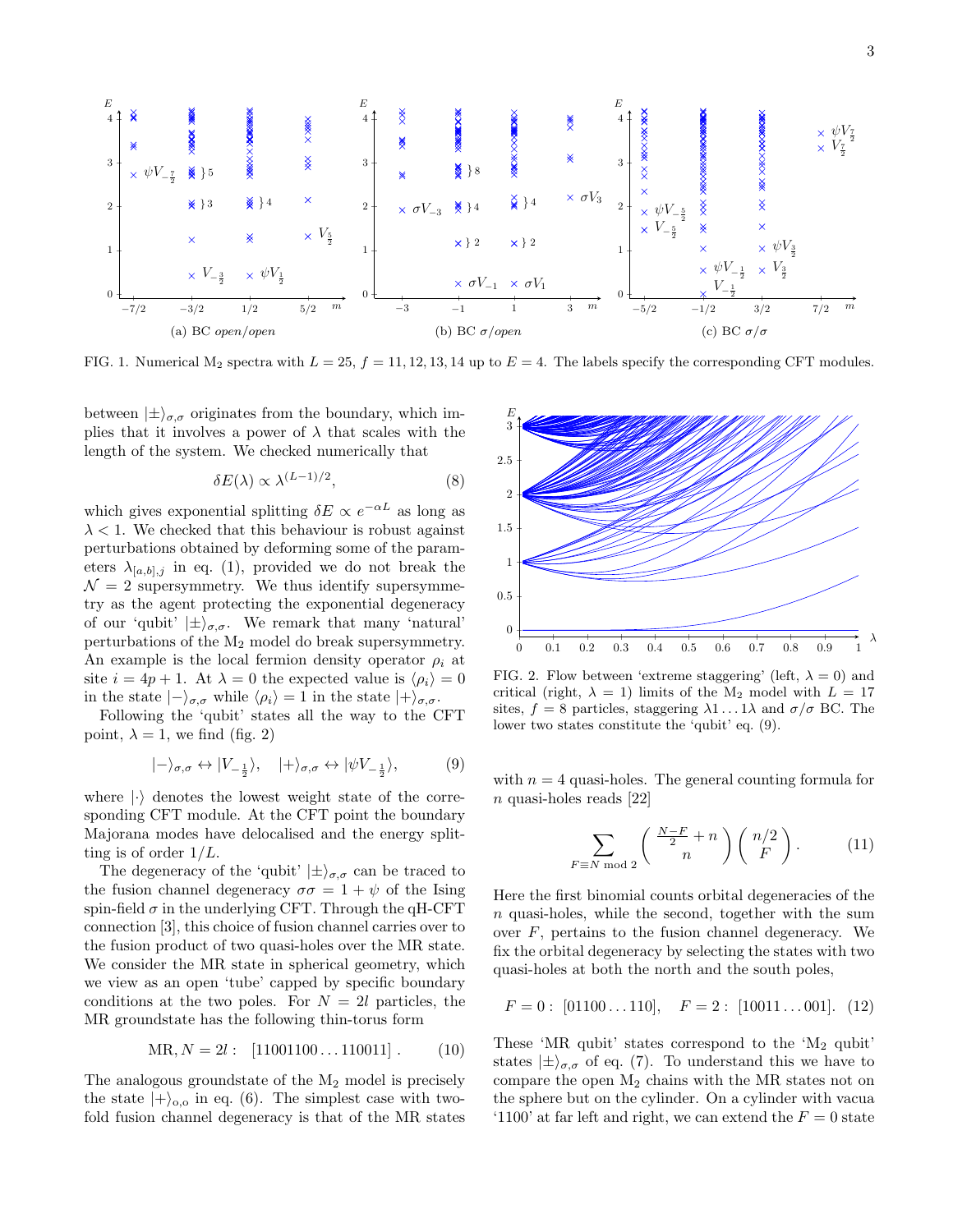$$
\dots 1100_{\sigma\sigma}[01100\dots 110]_{\sigma\sigma}0011\dots, \qquad (13)
$$

where  $\sigma\sigma$  denote the two quasi-holes at the boundaries. We can move one of the quasi-holes out from each of the boundaries to get

$$
\dots 1100_{\sigma} 1010 \dots 10_{\sigma} [01100 \dots 110]_{\sigma} 0101 \dots 01_{\sigma} 0011 \dots \tag{14}
$$

This corresponds to the situation that we have in the  $M_2$  model, where  $\sigma$ -type BC arise from the presence of a single  $\sigma$  quantum at a boundary. This interpretation is confirmed by the CFT content of the open chain finite size spectra at  $\lambda = 1$  (fig. [1\)](#page-3-0). For open/ $\sigma$  BC, we find all sectors  $\sigma V_m$  with m shifted to  $m = 2f - L$ . For  $\sigma/\sigma$ BC, with non-Abelian defects at both ends, we find, at  $m = 2f - L + \frac{1}{2}$ , both the  $V_m$  and  $\psi V_m$  modules, in accordance with the fusion rule  $\sigma\sigma = 1 + \psi$ . The states in eq. [\(9\)](#page-3-2) are a particular example.

Bulk defects and quantum register. - At extreme staggering, kinks connecting any two of the  $\lambda = 0$  vacua come at finite energy cost. For example, kinks/anti-kinks connecting  $|0\rangle$  and  $|+\rangle$ , written as

<span id="page-4-0"></span>
$$
\dots 10101 \overline{\bigcirc} \atop{0} 0(\cdot 1 \cdot) \dots, \quad \dots 10101 \overline{\bigcirc} \atop{1} 0(\cdot 1 \cdot) \dots, \quad (15)
$$

have  $E = 1$ ; the same holds true for all kink types  $(a, b) =$  $(0, \pm), (\pm, 0)$ . Note that kinks/anti-kinks are connected by  $\mathcal{N}=2$  supersymmetry,

$$
Q^+ : K_{a,b} \to \overline{K}_{a,b}.
$$
 (16)

Multi-kink/anti-kink states can be counted through formulas similar to those for the MR state, see eq. [\(11\)](#page-3-3), for all choices of open chain BC. Followed through to the CFT limit, these counting formulas provide novel expressions for characters of the CFT [\[15\]](#page-6-3).

We now define  $\sigma$ -type bulk defects. These will allow some of the bulk kink states to exist at zero energy (for  $\lambda = 0$ ). In the example of eq. [\(15\)](#page-4-0) this can be done by excluding the configuration '11' at the kink location: this eliminates the anti-kink and turns the kink into an  $E = 0$ state! To treat the  $\pm$  vacua on equal footing, we repeat the same constraint two steps to the right, and define

$$
\sigma: \dots \underset{\text{no 11}}{\lambda \ 1} \underset{\text{no 11}}{\lambda \ 1} \dots, \quad \sigma': \dots \underset{\text{no 11}}{\lambda \ \underset{\text{no 11}}{\lambda}} \dots \quad (17)
$$

This definition holds for general  $\lambda$  and represents a constraint in the Hilbert space of states. At  $\lambda = 0$ , a defect  $\sigma$  can connect a vacuum  $|0\rangle$  coming in from the left to  $|+\rangle$ ,  $|0\rangle$  or  $|-\rangle$  extending to the right, and opposite for  $\sigma'$ , all at zero energy.

We can now conceive a 'quantum register' by taking an open chain, length  $L = 4l + 1$ , staggering type  $\lambda 1 \ldots 1 \lambda$ ,  $\sigma$ -type BC at both ends, and injecting a sequence of  $2n$ well-separated defects in the order  $\sigma' \sigma \dots \sigma' \sigma$ . This leads to  $3^{n+1}$  degenerate groundstates at  $\lambda = 0$ , with  $2^{n+1}$  of them having the minimal particle number  $f = 2l - n$ . These  $2^{n+1}$  states form an Ising anyon 'quantum register'. At  $\lambda > 0$ , a unique  $E = 0$  groundstate at  $f = 2l - n$ remains, while all other states pair up into doublets at energies of order  $e^{-\alpha L_i}$ .

 $M_3$  model. - Turning to  $k = 3$  we identify the following four PBC groundstates at extreme staggering

$$
|1\rangle = \dots 1 \underset{\wedge}{1100\dots}, \ | \frac{1}{2}\rangle = \dots (\underset{\wedge}{\cdot 1} \cdots) \dots,
$$

$$
|0\rangle = \dots 0 \underset{\wedge}{1011\dots}, \ | -\frac{1}{2}\rangle = \dots \underset{\wedge}{0} \cdots (11) \dots, \ (18)
$$

with  $\wedge$  indicating the position of ' $\lambda$ ' in the staggering pattern eq.  $(4)$ ,  $(·1 \cdots) = 01101 - 01110 + 11001 - 11010$ and  $(·11·) = 1110 - 0111$ . The energies of the kinks  $K_{a,b}$  are  $m_{a,b} = 2|a-b|$ . This is in agreement with the kink masses in the  $\mathcal{N}=2$  supersymmetric massive integrable QFT with Chebyshev superpotential  $W(X) =$  $\frac{1}{5}X^5 - \beta^2 X^3 + \beta X$  [\[23–](#page-6-9)[26\]](#page-6-10), which we expect to result from the RG flow set by the staggering perturbation.

On open chains, we define  $\sigma_1$  type BC by excluding '111' near a given edge, and  $\sigma_2$  type by excluding '11'. At the level of the open-chain CFT spectra, a  $\sigma_i$  type BC precisely corresponds to the  $\mathbb{Z}_3$  parafermion spin field  $\sigma_i$ : upon changing BC, the various CFT sectors shift according to the fusion products with these two spin fields. The  $k = 3$  CFT contains, besides a free boson,  $\mathbb{Z}_3$  parafermions  $\psi_{1,2}$  and parafermion spin fields  $\sigma_i$ ,  $\varepsilon$ . The supercharge  $Q^+$  is the zero-mode of the super current  $\psi_1 V_{\frac{5}{2}}(z)$ . For open/open BC, the M<sub>3</sub> model realises the sectors, with  $m = \frac{5}{2}f - \frac{3}{2}L - \frac{3}{4}$ ,

$$
\{V_m, \psi_1 V_m, \psi_2 V_m\} \tag{19}
$$

for  $k = 0, 1, 2$  with  $k \equiv f \mod 3$ . For open/ $\sigma_1$  BC this becomes, with  $m = \frac{5}{2}f - \frac{3}{2}L - \frac{1}{4}$ ,

$$
\{\sigma_1 V_m, \varepsilon V_m, \sigma_2 V_m\},\tag{20}
$$

in accordance with the parafermion fusion rules  $\sigma_1 \psi_1 = \varepsilon$ and  $\sigma_1 \psi_2 = \sigma_2$ . For open/ $\sigma_2$  BC, with  $m = \frac{5}{2} f - \frac{3}{2} L + \frac{1}{4}$ ,

$$
\{\sigma_2 V_m, \sigma_1 V_m, \varepsilon V_m\},\tag{21}
$$

in agreement with  $\sigma_2 \psi_1 = \sigma_1$  and  $\sigma_2 \psi_2 = \varepsilon$ . The supersymmetric groundstates are  $|\sigma_{1,2}V_{\pm\frac{1}{4}}\rangle$  and  $|V_{\pm\frac{3}{4}}\rangle$ .

Putting  $\sigma_i$  type BC on both ends, the open-chain CFT sectors follow the fusion rules  $\sigma_1\sigma_1 = \psi_1 + \sigma_2$ ,  $\sigma_1\sigma_2 =$  $1 + \varepsilon$  and  $\sigma_2 \sigma_2 = \psi_2 + \sigma_1$ . As for  $k = 2$ , these fusion rules lead to exponential groundstate degeneracies in the extreme staggering limit. A characteristic case would be  $L = 15$  sites,  $\sigma_2$ -type BC on both ends, and staggering positioned as  $\star \star \lambda$ .... Here the lowest CFT states are two supersymmetry doublets (at  $f = 8, 9$ ) at CFT energies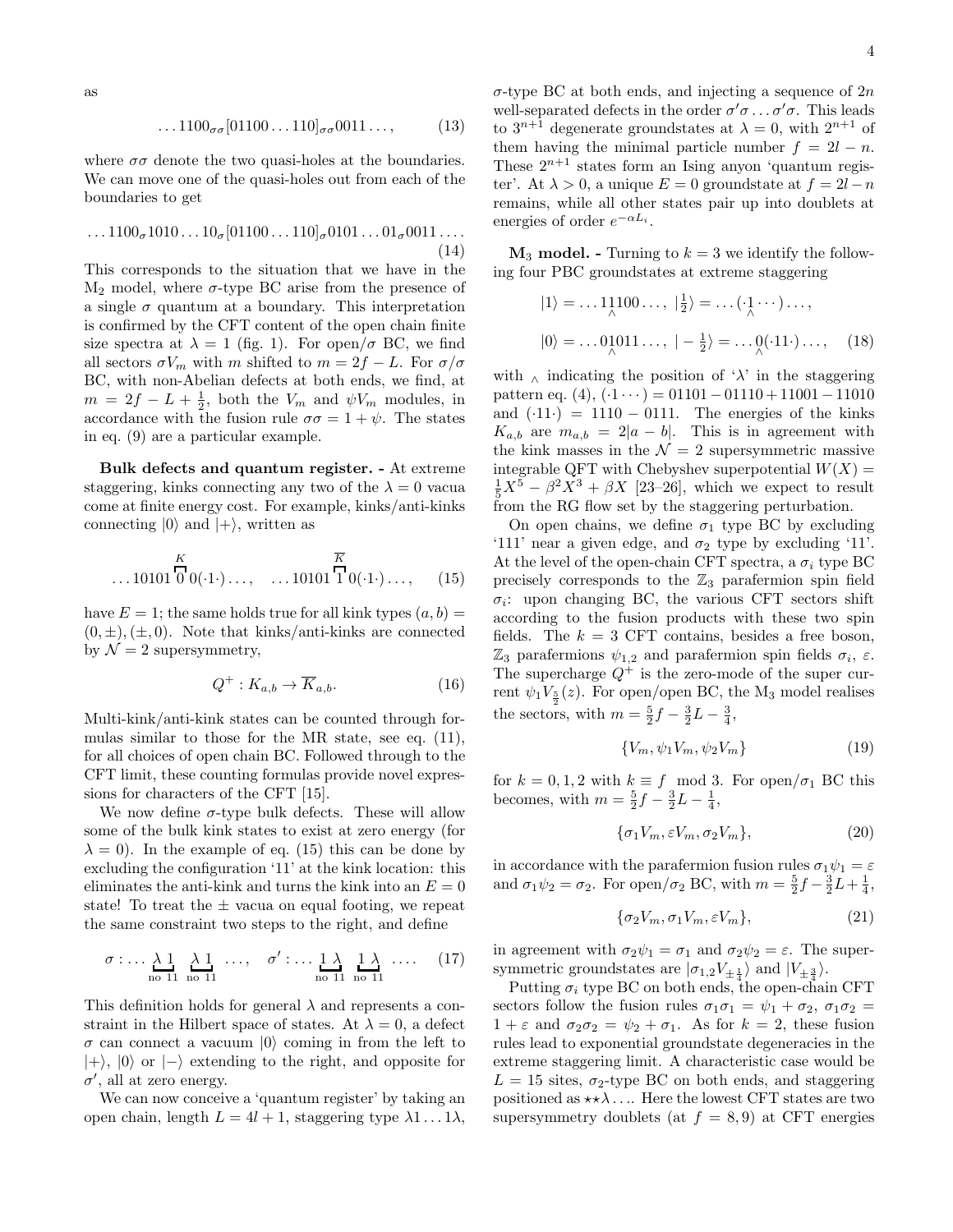

<span id="page-5-13"></span>FIG. 3. Fusion rules of bulk defects in the  $M_3$  model at extreme staggering.

 $E_{\text{CFT}} = 1/5, E_{\text{CFT}} = 4/5$ , while the  $\lambda = 0$   $M_3$  model has four  $E = 0$  vacua. The states connect according to

<span id="page-5-14"></span>
$$
\begin{aligned} \vert \frac{1}{2} \rangle_{\sigma_2, \sigma_2} &\leftrightarrow \vert \psi_1 V_{-5/4} \rangle, \ \vert 0 \rangle_{\sigma_2, \sigma_2} &\leftrightarrow \vert \psi_2 V_{+5/4} \rangle, \\ \vert -\frac{1}{2} \rangle_{\sigma_2, \sigma_2} &\leftrightarrow \vert \sigma_2 V_{-5/4} \rangle, \vert 1 \rangle_{\sigma_2, \sigma_2} &\leftrightarrow \vert \sigma_1 V_{+5/4} \rangle. \end{aligned} \tag{22}
$$

We define bulk defects as

$$
\sigma_1: \dots \underset{\text{no 111}}{\lambda \star \star} \dots, \quad \sigma_2: \dots \underset{\text{no 11}}{\lambda} \underset{\text{no 11}}{\star} \dots, \n\sigma'_1: \dots \underset{\text{no 111}}{\star \star} \lambda \dots, \quad \sigma'_2: \dots \underset{\text{no 11}}{\star \star} \lambda \dots
$$
\n(23)

Fig. [3](#page-5-13) depicts the corresponding zero-energy fusion rules. They determine the size and structure of the quantum register opened up by an alternating sequence of defects  $\sigma_i$ ,  $\sigma'_j$ . In all cases the states at maximal particle number are made up entirely of vacua  $|0\rangle$  and  $|1\rangle$ . Restricting the fusion rules to  $|0\rangle$ ,  $|1\rangle$  (drawn lines) gives Fibonacci number degeneracies. The  $\mathcal{N}=2$  supersymmetry acts within the register, with  $Q^-$  mapping the  $|0\rangle$ ,  $|1\rangle$  into linear combinations of  $\left|\frac{1}{2}\right\rangle$ ,  $\left|-\frac{1}{2}\right\rangle$ . In the example of  $L =$ 5l sites,  $\sigma_2/\sigma_2$  BC, staggering type  $\star \star \lambda \dots$  and  $n \sigma_2/\sigma'_2$ type defects, the degeneracy at  $f = 3l$  is Fibo<sub>n+3</sub>, with Fibo<sub>j</sub> = 1, 1, 2, 3, .... Eq. [\(22\)](#page-5-14) is the case  $n = 0$ . For  $n = 1$  one finds 3, 4, 1 states at  $f = 3l, \ldots, 3l - 2, n = 2$ gives  $5, 9, 5, 1$  states at  $f = 3l, ..., 3l - 3$ , etc.

For the general  $M_k$  model, defects eliminating  $k+1-j$ consecutive '1's will correspond to the  $\mathbb{Z}_k$  parafermion spin fields  $\sigma_j$ ,  $j = 1, ..., k - 1$  [\[15\]](#page-6-3).

Conclusions. - We have demonstrated that (boundary and bulk) defects in the  $M_k$  models off-criticality lead to quantum registers that are protected by supersymmetry. It will be interesting to explore ways to manipulate these registers, so as to act on the quantum information that can be stored in the supersymmetry protected ground states. One idea is that of a 1D braid protocol (as in [\[9\]](#page-5-10)); one expects that this will result in the braid matrices as they are known for the corresponding 2D  $(RR_k)$ topological phases. It will also be interesting to see if a dual formulation of the  $M_k$  models, with 1D topological order rather than order of CDW type, can be obtained. One expects that operators that preserve supersymmetry

in the  $M_k$  models correspond to operators that are local in the dual variables of the topological phase, and are thus unable to split the exponential degeneracies.

Many extensions of the ideas presented here are feasible. In the M<sup>2</sup> model, alternative bulk defects, based on a 'no 0' rather than a 'no 11' condition, lead to Fibonacci number degeneracies. The M<sup>1</sup> model on a square ladder is in many ways similar to the  $M_2$  model  $[27]$  and it is natural to introduce  $\sigma$ -type defects in the 2D M<sub>1</sub> model on the octagon-square and square lattices [\[28,](#page-6-12) [29\]](#page-6-13). In all these cases, we expect non-trivial fusion relations to emerge.

We thank Erez Berg, Tarun Grover, Yingfei Gu, Christian Hagendorf, Liza Huijse, Steve Simon, and, in particular, Paul Fendley and Ville Lahtinen, for discussions, and the INFN for hospitality in Firenze, where part of this work was done. T.F. is supported by the Netherlands Organisation for Scientific Research (NWO).

<span id="page-5-0"></span>∗ [t.b.fokkema@uva.nl](mailto:t.b.fokkema@uva.nl)

- <span id="page-5-1"></span>† [c.j.m.schoutens@uva.nl](mailto:c.j.m.schoutens@uva.nl)
- <span id="page-5-2"></span>[1] C. Nayak, S. H. Simon, A. Stern, M. Freedman and S. Das Sarma, Non-Abelian anyons and topological quantum computation, Rev. Mod. Phys. 80 (2008) 1083–1159, arXiv:0707.1889.
- <span id="page-5-3"></span>[2] N. Read and D. Green, Paired states of fermions in two-dimensions with breaking of parity and time reversal symmetries, and the fractional quantum Hall effect, Phys.Rev. B61 (2000) 10267, cond-mat/9906453.
- <span id="page-5-4"></span>[3] G. W. Moore and N. Read, Nonabelions in the fractional quantum Hall effect, Nucl. Phys.  $B360$  (1991) 362-396.
- <span id="page-5-5"></span>[4] N. Read and E. Rezayi, Beyond paired quantum Hall states: Parafermions and incompressible states in the first excited Landau level, Phys. Rev. B59 (1999) 8084, cond-mat/9809384.
- <span id="page-5-6"></span>[5] E. Ardonne and K. Schoutens, New class of non-abelian spin-singlet quantum hall states, Phys. Rev. Lett. 82 25 (1999) 5096–5099, cond-mat/9811352.
- <span id="page-5-7"></span>[6] E. Ardonne and K. Schoutens, Wavefunctions for topological quantum registers, Annals Phys. 322 (2007) 201– 235, cond-mat/0606217.
- <span id="page-5-8"></span>[7] M. H. Freedman, M. Larsen and Z. Wang, A modular functor which is universal for quantum computation, Commun. Math. Phys. 227 3 (2002) 605–622, quantph/0001108.
- <span id="page-5-9"></span>[8] M. H. Freedman, M. J. Larsen and Z. Wang, The twoeigenvalue problem and density of jones representation of braid groups, Commun. Math. Phys. 228 1 (2002) 177–199, math/0103200.
- <span id="page-5-10"></span>[9] J. Alicea, Y. Oreg, G. Refael, F. von Oppen and M. P. A. Fisher, Non-abelian statistics and topological quantum information processing in 1d wire networks, Nat Phys 7 5 (05 2011) 412–417, arXiv:1006.4395.
- <span id="page-5-11"></span>[10] P. Fendley, B. Nienhuis and K. Schoutens, Lattice fermion models with supersymmetry, J. Phys. A: Math. Gen. 36 (2003) 12399–12424, cond-mat/0307338.
- <span id="page-5-12"></span>[11] C. Hagendorf, T. B. Fokkema and L. Huijse, *Bethe ansatz* solvability and supersymmetry of the  $M_2$  model of single